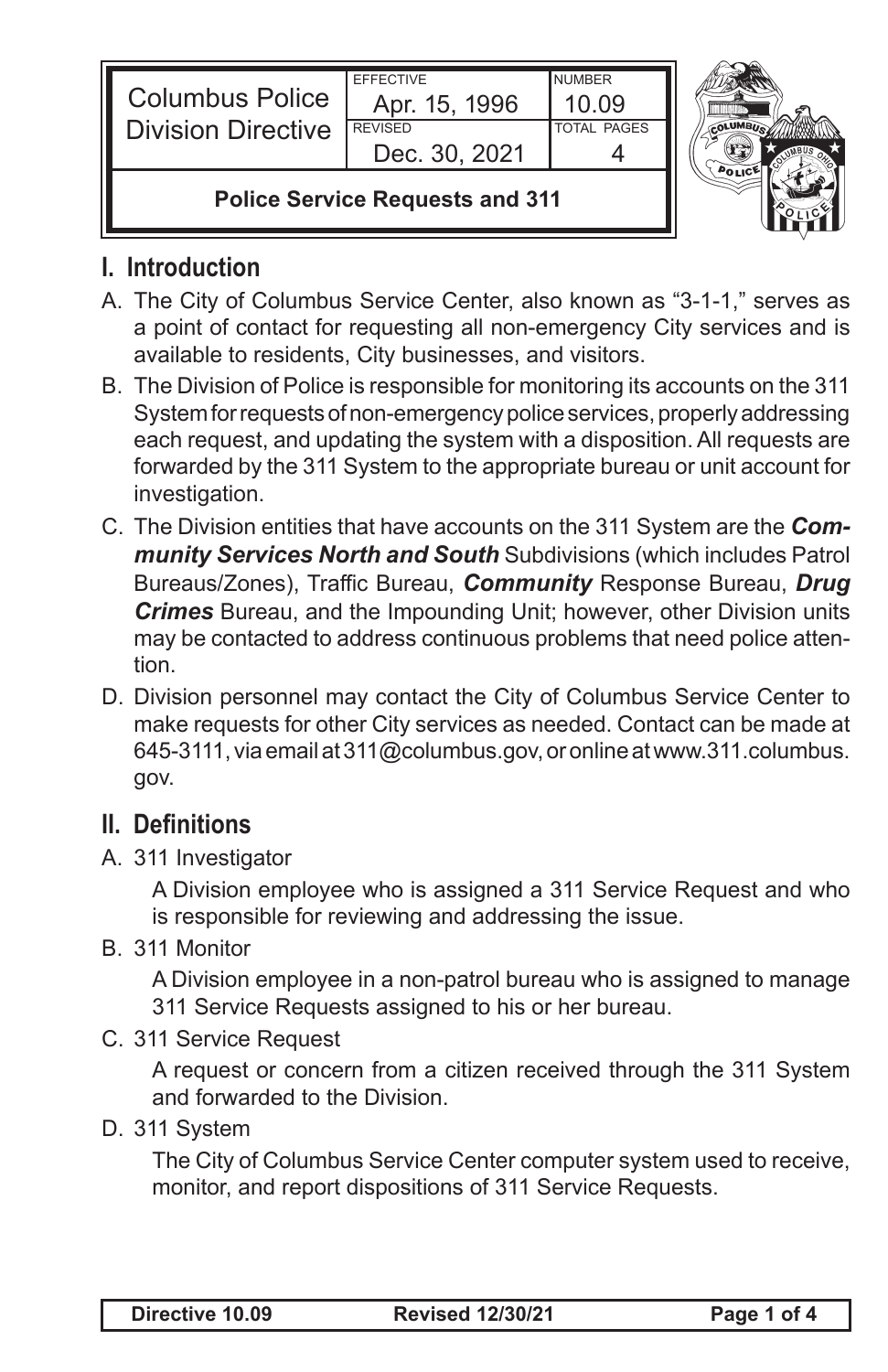## **III. Policy Statements**

- A. Every 311 Service Request should be reviewed, addressed properly, and completed within the designated time periods unless otherwise authorized by the chain of command.
- B. Division personnel receiving a 311 Service Request describing an emergency situation needing immediate attention shall contact Communications personnel and request a police response.
- C. Division personnel receiving a 311 Service Request describing misconduct involving Division personnel shall contact the Internal Affairs Bureau (IAB) duty desk to report the allegation and forward a copy of the 311 Service Request to IAB as soon as practical.
- D. Division personnel shall not enter any specific or confidential information regarding an ongoing or open criminal investigation into the 311 System.
- E. The Organizational Accountability Lieutenant (OAL) shall be responsible for coordinating the Division's 311 Service Request program.
- F. The commander of the *Drug Crimes* Bureau, *Community* Response Bureau, Traffic Bureau, and Support Operations Bureau shall designate at least two 311 Monitors for his or her bureau.
- G. For Patrol *Bureaus, Zone 1 through Zone 5,* each precinct or relief sergeant shall be responsible for monitoring the 311 System for 311 Service Requests forwarded to his or her account, which will be specific to the unit and shift.

## **IV. Procedures**

A. Non-Patrol Bureau Commander

Designate at least two 311 Monitors for a non-patrol bureau. The purpose of the second monitor is to assist with the 311 Monitor's responsibilities when necessary.

- B. Non-Patrol Bureau 311 Monitor
	- 1. Monitor the 311 System for 311 Service Requests forwarded to the bureau.
	- 2. Check the 311 System during each shift for new requests and review each request to ensure the citizen's concern can be addressed by a police service.
		- a. Return any 311 Service Requests that cannot be addressed through a police service to the City of Columbus Service Center.
		- b. Notify the appropriate Division unit supervisor of any requests describing a continuous problem that needs police attention but cannot be resolved by assigning it to a 311 Investigator, and close out the request.
		- c. Address or assign to the appropriate sergeant each new 311 Service Request within three days of it being entered into the 311 System.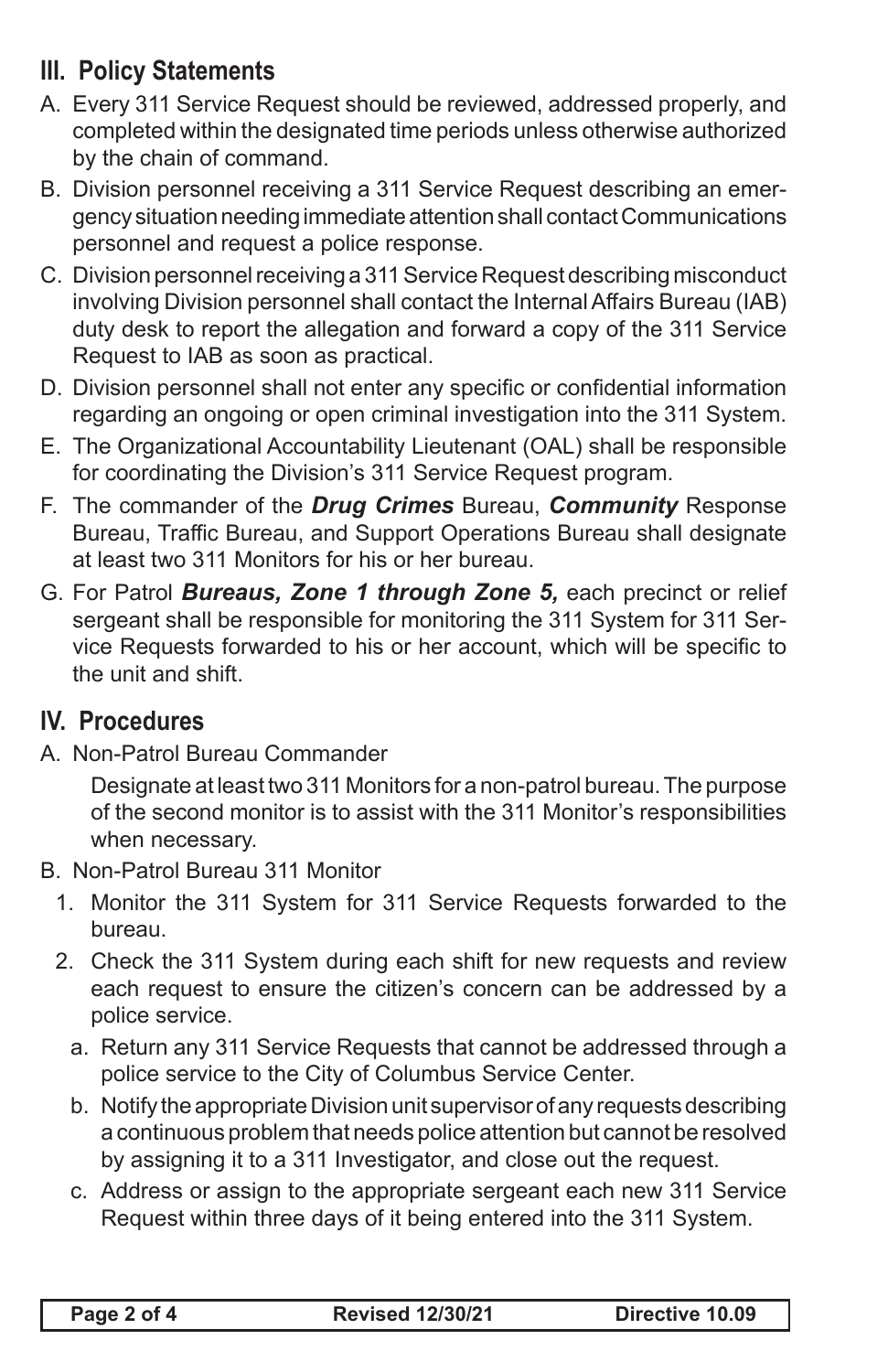- 3. Track each request, update the status and/or disposition within *14* days of receipt, and close the request in the 311 System once the request has been addressed.
- C. Assigned Non-Patrol Bureau Sergeant
	- 1. Assign a 311 Investigator to each 311 Service Request within seven days, and monitor the investigation to ensure the request is properly addressed. Forward the disposition email from the 311 Investigator to the 311 Monitor when a request has been addressed.
	- 2. Ensure each request is reviewed, addressed, and a disposition returned to the 311 Monitor within 30 days, or 42 days for the Impounding Unit, of the request being entered into the 311 System. If a request cannot be resolved within the designated time period, request an extension from the chain of command and notify the 311 Monitor of the status.
- D. Patrol Precinct or Relief Sergeant
	- 1. Follow the procedures as outlined in Section IV,B,2 and 3.
	- 2. Assign a 311 Investigator to each 311 Service Request within seven days, and monitor the investigation to ensure the request is properly addressed.
	- 3. Update the status and/or disposition of the request in the 311 System within *14* days of receipt.
	- 4. Ensure each request is reviewed, addressed, and a disposition returned within 30 days of the request being entered into the 311 System. If a request cannot be resolved within the designated time period, request an extension from the chain of command and update the status in the 311 System.
- E. 311 Investigator
	- 1. Take appropriate action to address and/or resolve each 311 Service Request within 30 days of the request being entered into the 311 System. A minimum of two attempts shall be made to resolve the request. If a request cannot be resolved within the designated time period, notify the assigned sergeant prior to the deadline.
	- 2. As appropriate, contact the reporting person for additional information and/or to advise the reporting person of any actions taken in response to the request.
	- 3. Once the request has been addressed, forward a disposition email to the assigned sergeant and include:
		- a. The dates and times of contact or attempted contact with the citizen if requested.
		- b. Any contacts made and/or referrals to other units or agencies.
		- c. The outcome of any actions taken to resolve the issue.
		- d. The reasons any request was not addressed within the defined time period.